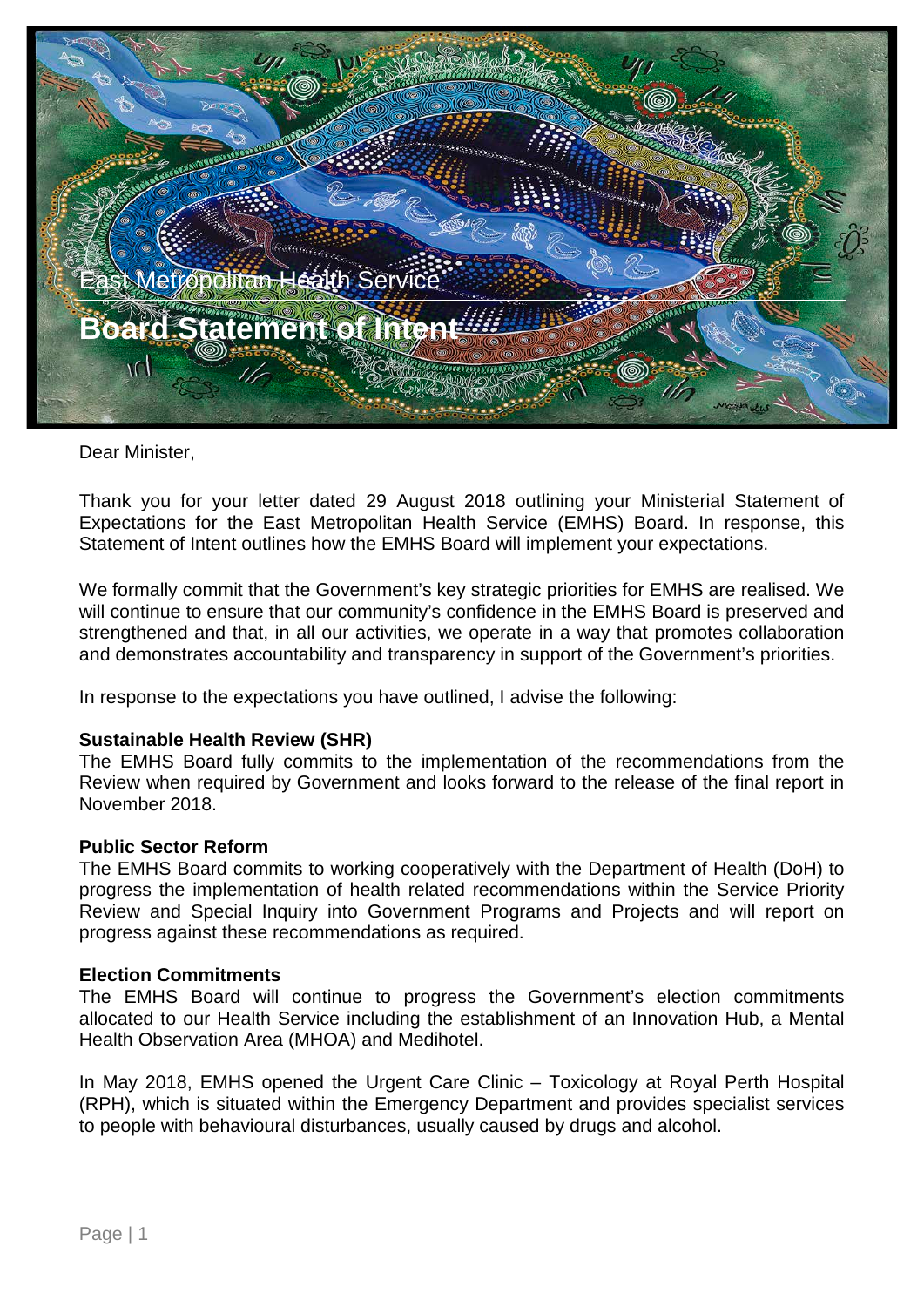

The EMHS Board is committed to providing a safe environment for both our patients and our staff. An EMHS Stop the Violence initiative was launched across EMHS sites to support staff in the management of aggressive incidents with the aim to actively reduce and prevent aggression. There have been multiple initiatives implemented to date such as; Aggression, prevention and intervention training to EMHS staff, personal duress alarms, upgrades to the Closed Circuit TV and surveillance coverage at sites and an increase in security staff at Armadale and RPH.

EMHS has a number of population based initiatives in tobacco control and delivers two programs focused on smoking that specifically targets Aboriginal people. The programs use culturally appropriate interventions delivered to the community, brief intervention training and development of culturally appropriate resources to support smoking cessation.

# **Patient Opinion**

Through EMHS Vision and Values, the EMHS Board has a firm focus on consumer engagement and patient experience. EMHS has implemented the Patient Opinion system in 2017 and is actively listening and responding to all stories published.

EMHS is committed to providing consumer-centred care through a number of initiatives currently being developed.

# **Safety and Quality**

Safety and quality is a core focus for the EMHS Board and work has commenced to implement the recommendations outlined in the Hugo-Mascie Taylor review. The EMHS Board is committed to supporting a culture of openness and transparency about safety and quality performance to maintain a strong patient centred focus and performance.

# **Culture**

The EMHS Board sees the morale, culture and performance of the EMHS staff as a high priority and commits to ensuring the safety and wellbeing of staff. We recognise that positive and ethical culture starts at the Board level and we are committed to fostering this from a leadership position.

Board and Executive Leader Rounding has commenced across the EMHS sites, which is a scheduled, structured activity where Board and Executive members walk through the sites talking to staff members and patients. This allows insight into what is working well, opportunities for improvement and any operational issues that may be quickly addressed.